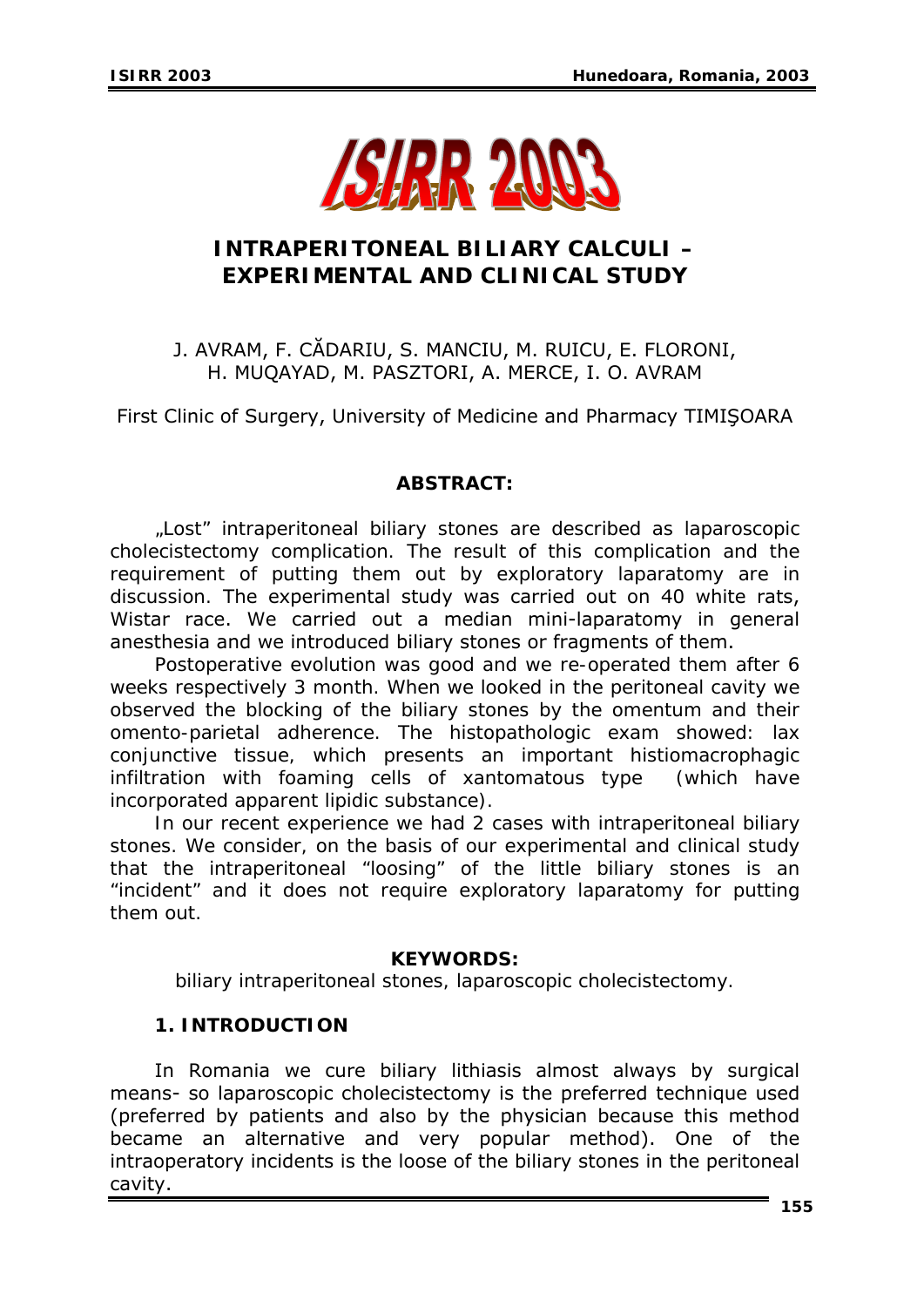The evolution and the intraoperatory attitude for this incident are discussed and the necessity for the finding of the "lost" intraperitoneal stones and their extraction is in the debate.

The methods for extraction are: direct with the tourniquet, using the "basket" procedure, by laparotomy.

In the medical literature some complications in these cases were cited like:

-granuloma

-peritoneal and retroperitoneal abscess

-extern biliary fistula

-late intestinal occlusion

-cholelithoptisis

#### **2. MATERIALAND METHOD**

We performed an experimental study at the Laboratory of Experimental Surgery and Morphopathology University of Medicine and Pharmacy Timisoara. We used white mice – Wistar race.

We performed median minilaparotomy under intraperitoneal general anesthesia for implantation of biliary stones, clips and suture threads. We performed another laparatomy after 3-6 months and we observed the local structural changes.

We used 4 groups of mice, 20 mice for each group:

- − 1-st group: test group;
- − 2-nd group: with intraperitoneal biliary stones;
- − 3-rd group: with titan clips;
- − 4-th group: with suture threads (10.0).

The results of the study were:

- − 0 mortality;
- − 0 complications;
- − a good tolerance of the organism for the biliary calculi;
- − the macroscopic anatomo-pathological results: the blocking of the calculi by the epiploon and by the adherence between the epiploon and parietal peritoneum;
- − microscopic findings: important histiomacrophages infiltrate with foamy xanthomatous cells, granulomatous reaction with multinucleate giant cells and discreet cells infiltrate.

We observed recently 2 cases with intraperitoneal biliary "lost" stones in our clinical experience:

> 1. The patient K.S. (F.O.35838/04.10.2002), 52 years old was operated by laparoscopic method (colecistectomy) 2.5 years ago. The patient was diagnosed with uterine fibroma and we performed total hysterectomy with bilateral anexectomy. When we opened the peritoneal cavity we observed multiple calculi of small sizes (2-5 mm in diameter) adhered at the epiploon, the surface of the both ovaries, salpinxes and at the pelvic parietal peritoneum.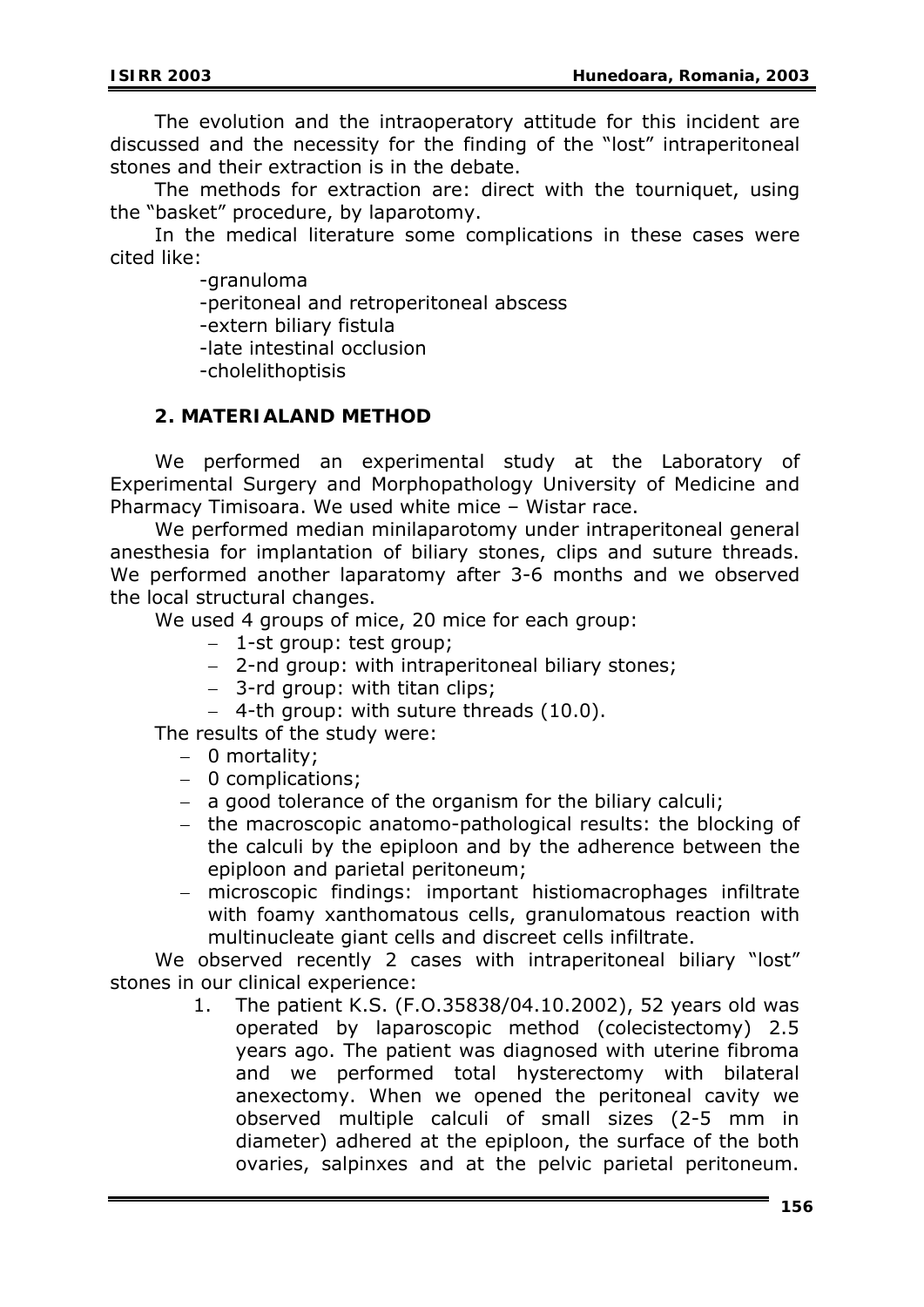They were tolerated well and there was no macroscopic inflammatory reaction. The hystopatological exam of the ovary revealed hyaline transformation and calcification regions with blackberry like aspect without inflammatory infiltrate.

2. The patient S.M. (F.O. 23581/14.05.2001), 40 years old, operated laparoscopic for biliary stones (cholecistectomy), 3 years ago, were hospitalized for policystic left ovary. We performed left ovarectomy. When we explored the peritoneal cavity we observed 4 solid bodies with biliary stones aspect (with 2-5 mm diameter) on the left ovary, 5 calculi in Douglas, without local inflammatory reaction.

Concerning the "lost" intraperitoneal biliary stones after laparoscopic surgery, we observed that abdominal symptoms determined by the adherence of the calculi at different viscera didn't appear. We discovered them when we performed laparatomy for another pathologies. We state that the intraperitoneal "loosing" of some little calculi after laparoscopic cholecistectomy is an " incident" and it doesn't require exploratory laparatomy for their extraction. Also the inflammatory reaction, which is minimal and rare, is not a reason for the conversion of the surgery to a classical mean.

### **3. CONCLUSIONS**

In the First Clinic of Surgery we observed, studying a group of over 1500 patients who underwent laparoscopic cholecistectomy, the advantages of this procedure comparing with the classic approaches: minor and rare intraoperatory complications, short period of hospitalization (3-5 days), the decreased cost for the postoperatory medical assistance and the quick cure and returning to normal life. Another advantage is the decreased operatory trauma comparing with the classic approach. The patients even in the presence of another associated pathology more easily tolerate the method.

The factors, which may influence the rate of postoperatory complications, are the advanced age, the anatomo-pathologic form of cholecistitis and another associated diseases.

The laparoscopic cholecistectomy was for a long time contraindicated at cases with acute cholecistitis because of the difficulties of identifying the anatomic elements and also because of the increased risk of iatrogenous lesions.

Now this method is used also for these cases due to the experience obtained in time by the surgeons.

### **4. REFERENCES**

*1. M.J.Asbun, R.L.Rossi, J.A.Lowell, J.L.Munson; "Bile Duct Injury during Laparoscopic Cholecystectomy: Mechanism of Injury, Prevention and Management", World J. Surg., 17, 1993.*